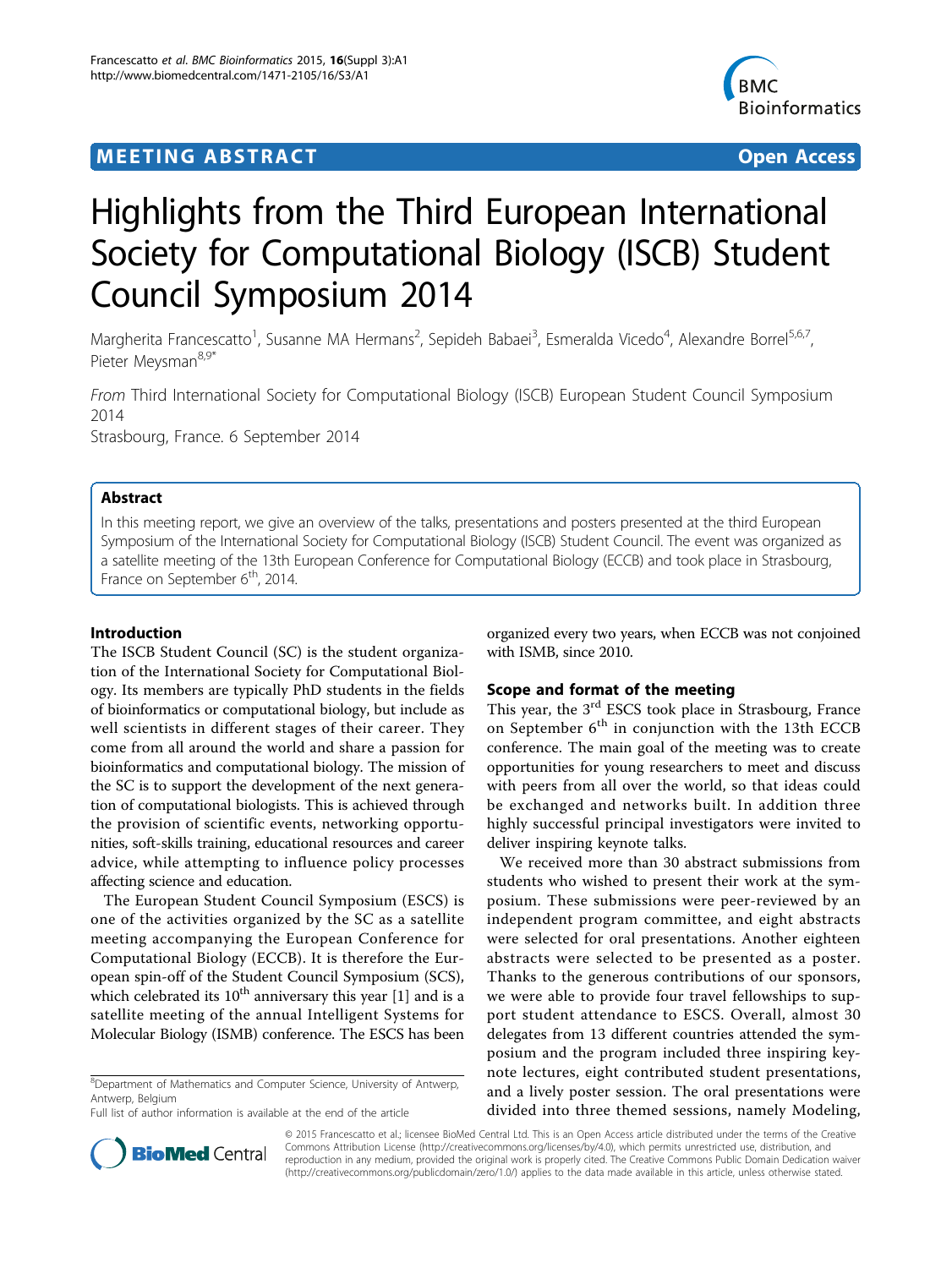Systems Biology, and Networks and Statistics. For the first time in an event organized by the SC, the five delegates with the best posters were given the opportunity to present their work in a flash presentation. This ensured that all attendees had the chance to hear and see the top poster selection unconstrained by the population limits intrinsic to a normal poster presentation. All abstracts of the accepted oral presentations are included in this meeting report. Abstracts of the poster presentations can be found online in the symposium booklet [http://escs2014.iscbsc.org/escs-booklet.](http://escs2014.iscbsc.org/escs-booklet)

# Keynotes

The consistent theme of the ESCS keynotes was the different aspects of dealing and interpreting the massive amounts of biological data that is nowadays available, often publicly and without restrictions of use. In the morning, Dr. Lennart Martens introduced the concept of 'Saprotrophics', a field that many bioinformaticians might be working in without realising it and that has even peaked the interest of the social sciences [[2](#page-2-0)]. The central idea behind Saprotrophics is that, with the appropriate methods, new knowledge can be obtained from massive amounts of public data, in directions that go far beyond the original intention and purpose. Although such analyses come with their own set of unique challenges, these can be overcome with proper approaches. Dr. Martens gave an overview of such challenges, of possible ways to tackle them and in addition he showed some interesting applications.

The second keynote, by Dr. Jeroen de Ridder, underlined the critical importance of scale in biological data sets. Depending on the scale used to analyze and interpret data, the features and patterns that emerge can change quite dramatically; this is comparable to the change in perception we have of a landscape when we are flying over it or walking in it. Through an array of working examples Dr. de Ridder guided the audience into understanding that meaningful new insights in molecular data analyses can be achieved by accounting for the importance of scale and using scale-aware analyses tools.

Finally, the keynote from Dr. Lars Juhl Jensen concerned the efforts needed to collect and combine data from different sources into a single, biologically meaningful, network. In his talk, Dr. Jensen detailed the efforts and techniques that were necessary to construct the STRING database [[3](#page-2-0)]. This database combines data derived from different curated databases, applying refined automatic text mining techniques and computational prediction approaches. Several of these methods have been integrated into web-based resources, which can be used to construct other databases and are extremely valuable for systems biology applications.

### Student presentations

From all abstracts submitted to the symposium, the best eight were selected for oral presentations, which were divided into three sessions.

#### Session 1: Modeling

Information about the DNA replication mechanisms is scarce or absent for many viruses. Kazlauskas et al. [\[4](#page--1-0)] reported an analysis of DNA replication genes across more than 1500 viral genomes. This analysis allowed Kazlauskas and colleagues to identify previously unknown replication components in these genomes.

Conformation alterations are often a critical step for the functionality of a variety of proteins. Narunsky et al. [[5](#page--1-0)] introduced ConTemplate, a web server able to suggest potential conformations for proteins with an established molecular structure based on structural similarity to other proteins with known conformations.

### Session 2: Systems biology

Proteochemometrics is the modelling of the bioactivity of ligands against different targets. Cortes et al. [[6](#page--1-0)] demonstrated that a Bayesian inference scheme can be successfully applied to this problem within the contexts of isoform-selective cyclooxygenase inhibition and largescale cancer cell line drug sensitivity.

Understanding the manner with which small compounds inhibit protein-protein interactions would greatly help in the design of the next generation of therapeutic compounds. Kuenemann et al. [\[7](#page--1-0)] studied small molecules and protein-protein interactions of such inhibitors to identify new putative 3D characteristics that support inhibition.

While rich information sources exist for protein interaction data, their adaptive nature remains poorly understood. Using advanced pattern mining techniques, Naulaerts et al. [[8\]](#page--1-0) discovered dynamic interaction patterns in lists of differentially expressed proteins that could be related to cancer states.

### Session 3: Networks and statistics

DNA methylation is an important epigenetic marker that has been shown to be involved in gene silencing. Döring et al. [[9\]](#page--1-0) modeled the differences in sequence bias that exist for methylation determination through microarray hybridization and bisulfite sequencing.

The identification of critical residues is of great interest for the field of protein engineering. Armenta-Medina et al. [[10\]](#page--1-0) introduced a hybrid approach called ANMA. SCA to determine the importance of a residue in proteins, based on coevolution and cross-correlation of simulated atomic fluctuations.

Gene duplications are notoriously hard to correctly position in phylogenetic reconstructions of the genomic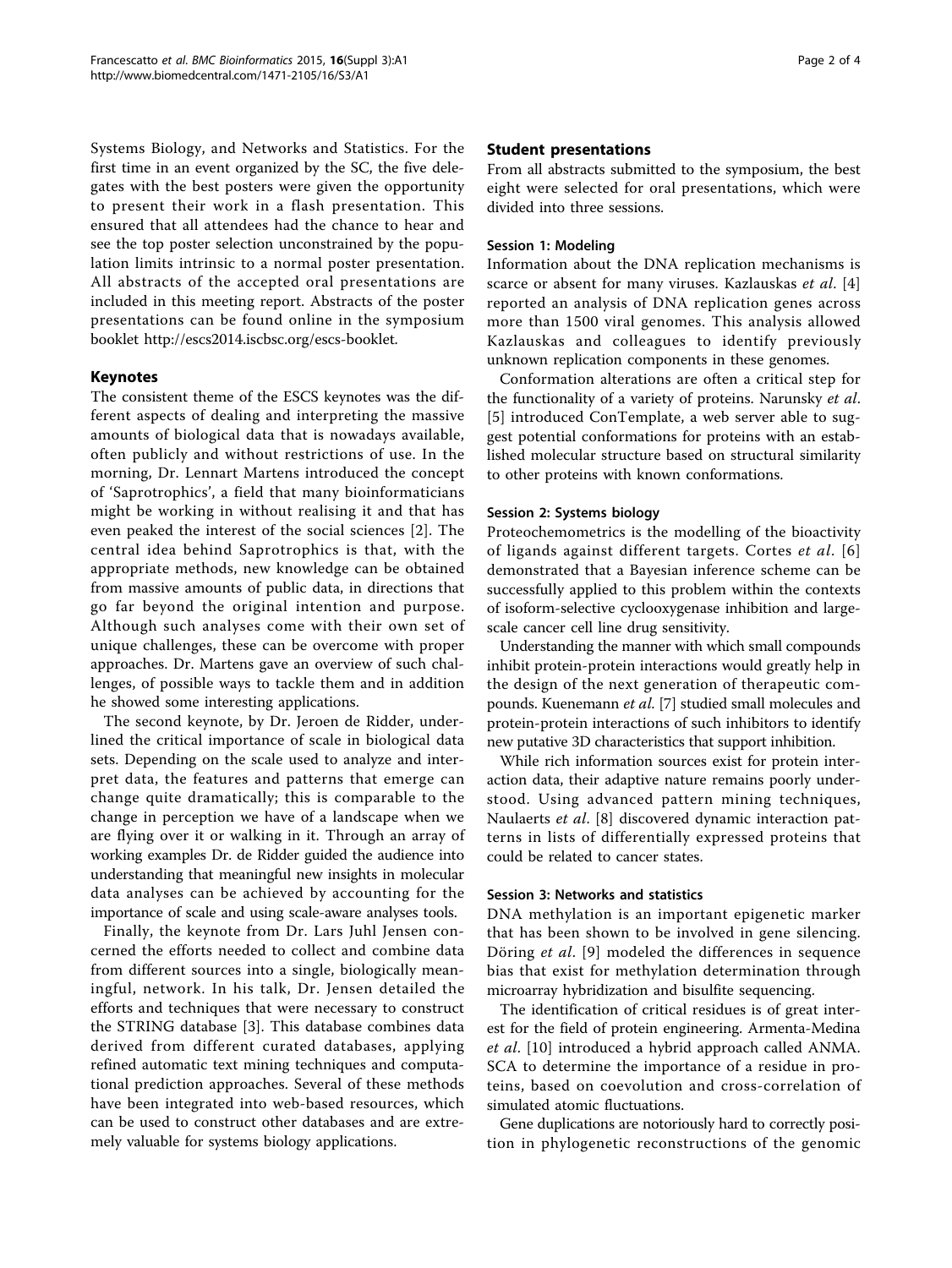<span id="page-2-0"></span>evolutionary history. Peres et al. [\[11](#page--1-0)] have developed a new method to improve the positioning of gene duplication in gene trees produced by TreeBest.

# Award Winners

At ESCS, four awards were given to the best presenters of the day, namely two for oral presentations and two for poster presentations. The attendees determined the winners by scoring the different oral presentations based on presentation style, novelty of the work presented, slide layout and clarity of the message. The best presentation award went to Mélaine Kuenemann, while the runner-up prize went to Isidro Cortes. The best posters were selected during the noon poster session based on preferences expressed by the symposium attendants through stickers. The five top scoring posters were given the chance to give a 5 minutes flash presentation during the main meeting. From these five flash presentations, the award winners were determined by an independent jury. Poster presentation first place went to Jakob Jespersen, and second place to Aurélie Pirayre.

# Conclusions

As previous editions, the third ESCS was a great success, characterized by talks of high profile and quality, both at the level of keynotes and submitted work. This is confirmed by the results of an online survey that participants were asked to fill in. Most participants agree that the quality of the symposium was high to excellent, and that the equilibrium between keynotes and submitted talks was good. This year, we noted a decrease in the number of participants in comparison to ESCS of two years ago, similarly to what observed in this year's SCS [1]. An informal survey among students attending the main conference that didn't subscribe for ESCS showed that the main reasons for not attending were either conflicting workshops taking place on the same day or unfamiliarity with the Student Council and its activities. Considering this, we recommend the organizers of future symposia to implement sharp strategies to improve the dissemination of announcements concerning the event in order to reach a larger pool of potential delegates. We also observed that we received far more applications for the ESCS travel fellowships than we were able to provide. This, together with the explicit declaration in some of the applications that attending the symposium would only be possible upon travel fellowship awarding, suggests that the lack of funding contributed as well to the drop in the number of delegates and underlines the importance of maintaining and possibly expanding the Travel Fellowship program from ISCB and its SC. Overall, we received very positive responses from all attendees, with many comments on

the high quality of the oral presentations, both from keynotes and students.

# Future perspectives

Next year the ISMB and ECCB conferences will be coorganised in Dublin, Ireland, in July 10th to 14th. This meeting will serve as the location for the  $11<sup>th</sup>$  SCS and therefore the next ESCS will only take place in 2016. For information on the Student Council and other events we organize for students in computational biology and bioinformatics, please visit our website: [http://](http://www.iscbsc.org) [www.iscbsc.org.](http://www.iscbsc.org)

#### Acknowledgements

The success of an event the size of the European Student Council Symposium depends on the commitment of many. We are greatly indebted to ECCB 2014 conference chairs Marie-Dominique Devignes and Yves Moreau for giving us the opportunity to have the 3rd European Student Council Symposium in Strasbourg. We are especially thankful for the logistical support and invaluable advice of the ECCB organizing committee; specifically the Workshops and Tutorials chairs Olivier Poch and Mario Albrecht, and our ECCB intermediary Magali Michaut. We deeply appreciate their continued support of the ISCB Student Council and the symposium. Further, we would like to acknowledge the support of the ISCB Board of Directors and their trust in our vision. The Student Council would also like to thank our keynote speakers; Dr. Martens, Dr. de Ridder and Dr. Jensen, for volunteering their time to contribute to the success of the symposium and to promote the next generation of computational biologists. Furthermore, we would like to thank everyone on the organizing committee, without them, there would have been no symposium. Also we would like to thank the SCS2014 chairs, Farzana Rahman and Tomas Di Domenico, for the synergetic symposium collaboration. In addition, we would like to thank the BMC Bioinformatics editorial office for their help in publishing this report. We are also extremely grateful for the financial support that we received from our sponsors. This year ESCS was supported by GdrBIM, IMGT, Syngenta, Novartis, BASF and Roche. Without their support many of the opportunities that we offered to the delegates at the 3rd European Student Council Symposium would not have been possible.

#### Authors' details <sup>1</sup>

Department of Genome Biology for Neurodegenerative Diseases, German Center for Neurodegenerative Diseases (DZNE), Tübingen, Germany. <sup>2</sup>Computational Discovery and Design (CDD) group, Centre for Molecular and Biomolecular Informatics (CMBI), Radboudumc, Nijmegen, The Netherlands. <sup>3</sup>Delft Bioinformatics Lab, Delft University of Technology, The Netherlands. <sup>4</sup> Department for Bioinformatics and Computational Biology, Institut für Informatik, TU München, Munich, Germany. <sup>5</sup>INSERM, UMRS-973 MTi, Paris, France. <sup>6</sup>University Paris Diderot, Sorbonne Paris Cité, UMRS-973 MTi, Paris, France. <sup>7</sup>University of Helsinki, Division of Pharmaceutical Chemistry, Faculty of pharmacy, Finland. <sup>8</sup>Department of Mathematics and Computer Science, University of Antwerp, Antwerp, Belgium. <sup>9</sup>Biomedical Informatics Research Center Antwerp (biomina), University of Antwerp/ Antwerp University Hospital, Edegem, Belgium.

#### Published: 13 February 2015

#### References

- Rahman F, Di Domenico T: Highlights from the Tenth International Society for Computational Biology (ISCB) Student Council Symposium 2014. BMC bioinformatics 2015, 16(Suppl 2):A1.
- Mackenzie A, McNally R: Living Multiples: How Large-scale Scientific Datamining Pursues Identity and Differences. Theory, Culture & Society 2013, 30:72-91.
- 3. Franceschini A, Szklarczyk D, Frankild S, Kuhn M, Simonovic M, Roth A, Lin J, Minguez P, Bork P, von Mering C, Jensen LJ: STRING v9.1: protein-protein